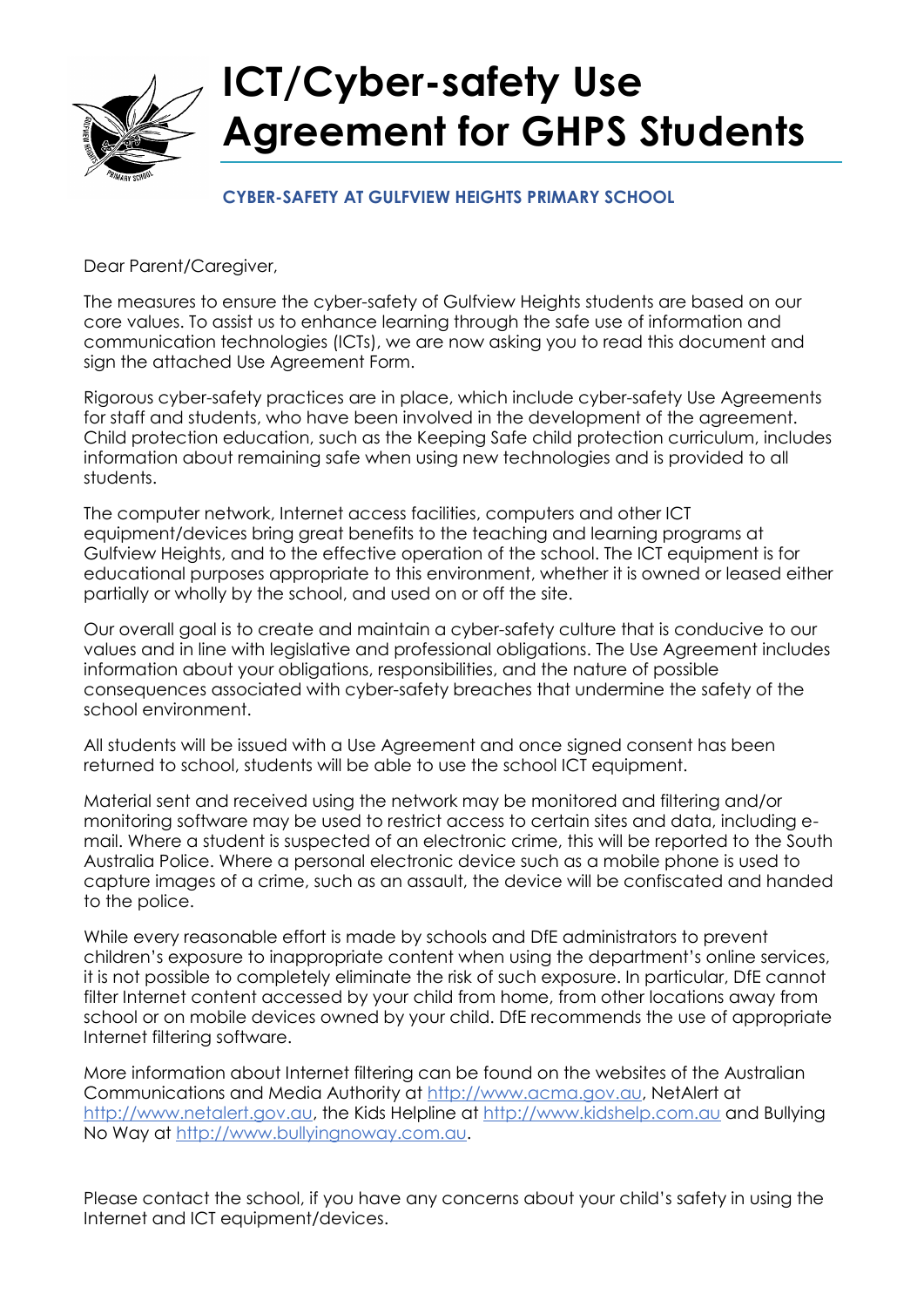#### **Important terms:**

**'Cyber-safety'** refers to the safe use of the Internet and al ICT equipment/devices, including mobile phones.

**'Cyber bullying'** is bullying which uses e-technology as a means of victimising others. It is the use of an Internet service or mobile technologies - such as e-mail, chat room discussion groups, instant messaging, webpages or SMS (text messaging) - with the intention of harming another person.

**'School and preschool ICT'** refers to the school's or preschool's computer network, Internet access facilities, computers, and other ICT equipment/devices as outlined below.

**'ICT equipment/devices'** includes computers (such as desktops, laptops, PDAs), storage devices (such as USB and flash memory devices, CDs, DVDs, floppy disks, iPods, MP3 players), cameras (such as video and digital cameras and webcams), all types of mobile phones, gaming consoles, video and audio players/receivers (such as portable CD and DVD players), and any other, similar, technologies.

**'Inappropriate material'** means material that deals with matters such as sex, cruelty or violence in a manner that is likely to be injurious to children or incompatible with a school or preschool environment.

**'E-crime'** occurs when computers or other electronic communication equipment/devices (eg Internet, mobile phones) are used to commit an offence, are targeted in an offence, or act as storage devices in an offence.

## **Strategies to help keep Gulfview Heights Students Cyber-safe**

Parents/caregivers play a critical role in developing knowledge, understanding and ethics around their child's safety and safe practices regardless of the time of day. Being cybersafe is no exception and we recommend you to discuss with your child the following strategies to help us stay safe when using ICT at school and after formal school hours.

- **1.** I will not use school ICT equipment until my parents/caregivers and I have signed my Use Agreement Form and the completed form has been returned to school.
- **2.** I will use the computers and other ICT equipment only for my learning.
- **3.** I will go online or use the Internet at school only when a teacher gives permission, and an adult is present.
- **4.** If I am unsure whether I am allowed to do something involving ICT, I will ask the teacher first.
- **5.** If I have my own username, I will log on only with that username. I will not allow anyone else to use my name.
- **6.** I will keep my password private.
- **7.** I will use the Internet, e-mail, IPads any ICT equipment only for positive purposes, not to be mean, rude or offensive, or to bully, harass, or in any way harm anyone else, or the school itself, even if it is meant as a joke.
- **8.** While at school, I will: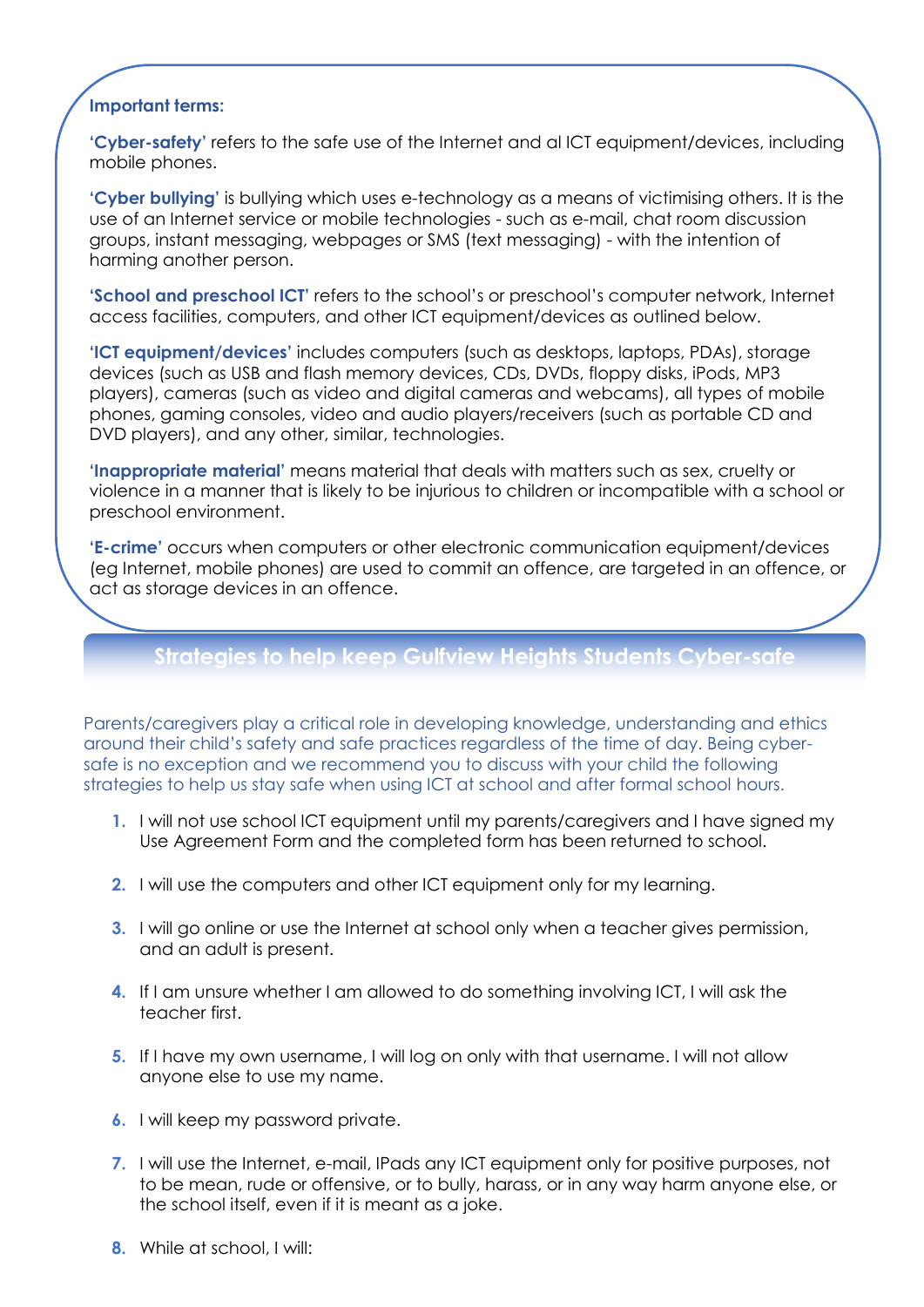- attempt to search for things online that I know are acceptable at our school. This would exclude anything that is rude or violent or uses unacceptable language such as swearing
- report any attempt to get around, or bypass, security, monitoring and filtering that is in place at our school.
- **9.** If I find anything that upsets me, is mean or rude, or that I know is not acceptable at our school, I will:
	- not show others
	- **turn off the screen**
	- get a teacher straight away.
- **10.** Only with written permission from home and the school will I bring any ICT equipment/devices to school. This includes things like mobile phones, iPods, games, cameras, and USB/portable drives.
- **11.** Only with written permission from the teacher will I connect any ICT device to school ICT, or run any software (eg a USB/portable drive, camera or phone). This includes all wireless/Bluetooth technologies.
- **12.** The school cyber-safety strategies apply to any ICTs brought to school.
- **13.** To ensure my compliance with copyright laws, I will download or copy any files such as music, videos, games or programs only with the permission of a teacher or the owner of the original material.
- **14.** When accessing the Office 365 services I will:
	- Only use apps for educational purposes (e.g. using emails only as required for learning or school communication)
	- Not store any personal information or non-educational materials
	- Keep my password private
	- Always communicate online with respect and kindness
- **15.** I will ask my teacher's permission before I put any personal information online. Personal identifying information includes any of the following:
	- my full name
	- my address
	- my e-mail address
	- my phone numbers
	- photos of me and/or people close to me.
- **16.** I will respect all school lCTs and will treat all ICT equipment/devices with care. This includes:
	- Transport and store items correctly (placing on charge after use)
	- not intentionally disrupting the smooth running of any school ICT systems
	- not attempting to hack or gain unauthorised access to any system
	- following all school cyber-safety strategies, and not joining in if other students choose to be irresponsible with ICTs
	- reporting any breakages/damage to a staff member.
- **17.** If I do not follow cyber-safety practices the school may inform my parents/caregivers. In serious cases, the school may take disciplinary action against me. My family may be charged for repair costs. If illegal material or activities are involved or e-crime is suspected, it may be necessary for the school to inform the police and hold securely personal items for potential examination by police. Such actions may occur even if the incident occurs off-site and/or out of school hours.